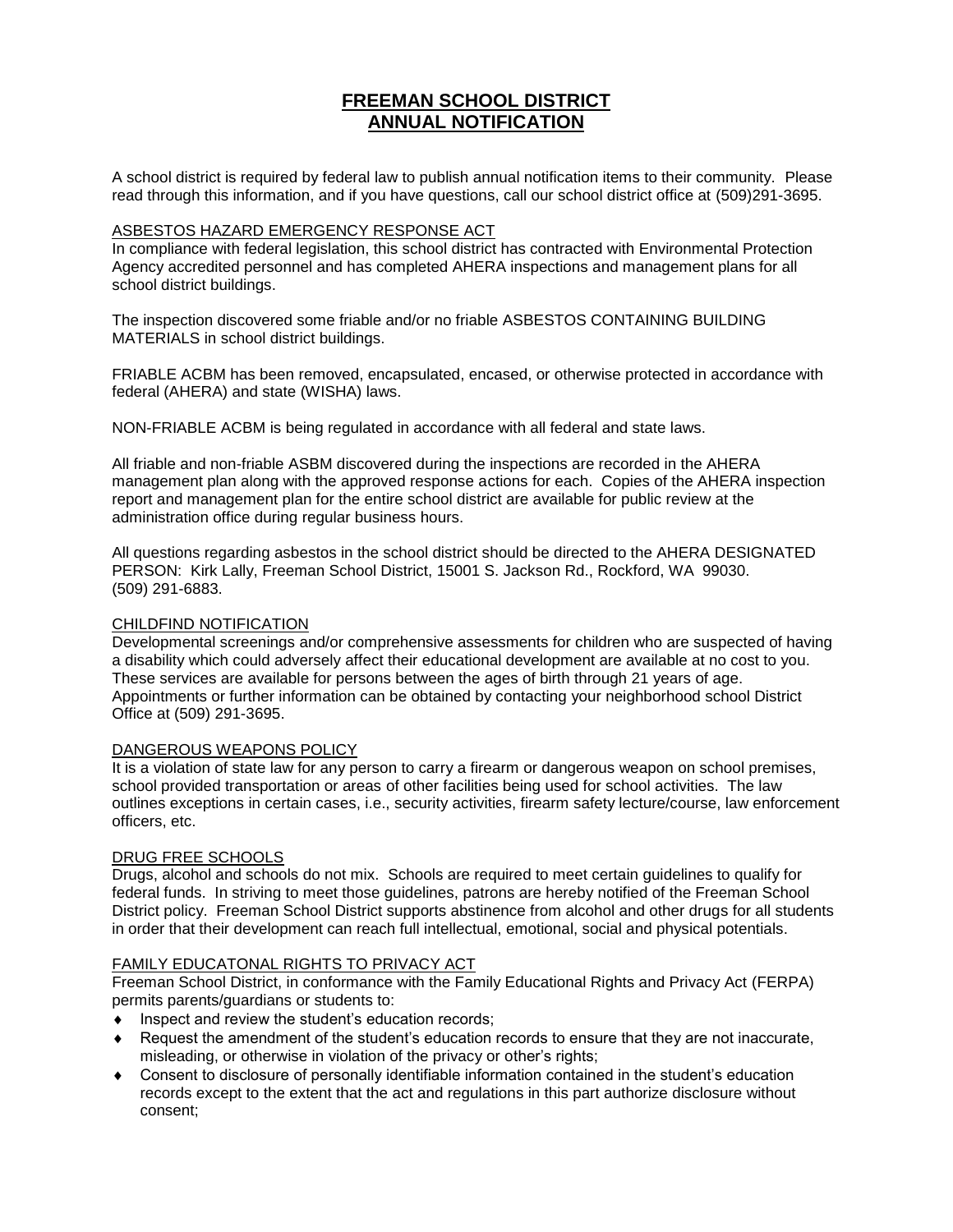- File with the U.S. Department of Education a complaint under Section 99.64 concerning alleged failures by the school or the district to comply with the requirements of the act and their part; and
- To obtain copies of policies 3600, "student records" and 4340, "Public Access to District Records," adopted by the district from the district administration office.

Student records shall be released to another school district where the student has enrolled or intends to enroll, upon official request from the District. At the time of transfer of records, the parent/guardian/custodian or adult-age student may receive a copy of the records at his/her expense, if requested, and shall have an opportunity to challenge the contents of the records,

Information contained in the cumulative folders and administrative records of a student shall be released to persons, prospective employers, and organizations other than the student, parent/guardian/custodian or adult-age student with exceptions limited to directory information, legal requirements, or in connection with an emergency to protect the health or safety of the student or other persons.

# McKINNEY–VENTO ACT

The McKinney-Vento Act is a federal law that makes sure children and youth who do not have permanent housing can go to school and preschool. It gives children and youth rights to enroll in school, stay in school, get transportation to school, and gives these same children access to school lunch programs. If you become aware of students who may qualify for services under the McKinney-Vento Act, or are in need of services for students in your family, please contact the principal of your school.

#### NON-DISCRIMINATION

The Freeman School District complies with all federal and state rules and regulations and does not discriminate on the basis of age, sex, marital status, race, color, creed, national origin, disability, or the use of a trained dog guide or service animal by a person with a disability, sexual orientation, including gender expression or identity, veteran or military status, and provides equal access to the Boy Scouts of America and other designated youth groups. Inquiries regarding compliance and/or grievance procedures may be directed to the school district's Title IX officer and/or Section 504/ADA coordinator: Randy Russell, Ph.D., Superintendent, 15001 S. Jackson Road, Rockford, WA 99030, 509-291-3695.

# NOTICE TO FREEMAN PARENTS

If you have any questions regarding your special education student, you have the right to request copies of policies, procedures, evaluations, plans and reports by contacting the Superintendent's Office at (509) 291-3695.

# PESTICIDE NOTIFICATION POLICY

The 2001 state legislature passed House Bill 1451 that requires school districts to notify the public of our pest control and herbicide use. An interested person can register with the school district to receive notification of pesticide application or can contact us for any information on our pesticide policy. For more information contact Kirk Lally at (509) 291-6883.

#### PROHIBITION OF HARASSMENT, INTIMIDATION OR BULLYING

The District is committed to a safe and civil educational environment of all students, employees, parents/legal guardians, volunteers and patrons that is free from harassment, intimidation or bullying. "Harassment, intimidation or bullying" means any intentional written message or image – including those that are electronically transmitted – verbal, or physical act, including but not limited to one shown to be motivated by race, color, religion, ancestry, national origin, gender sexual orientation including gender expression or identity, mental or physical disability, or other distinguishing characteristics, when an act: physically harms a student or damages the student's property; has the effect of substantially interfering with a student's education; is so severe, persistent, or pervasive that it creates an intimidating or threatening educational environment; or has the effect of substantially disrupting the orderly operation of school.

Complaints regarding harassment, intimidation or bullying are addressed through Policy and Procedure 3207. Individuals who believe they have been the victim of harassment, intimidation or bullying, or know of such an incident, may contact their school administrator or counselor. Complaint forms are available at each school site. If the complaint is not resolved following investigation, the administrator or counselor will forward the complaint to the District's compliance Officer for further investigation.